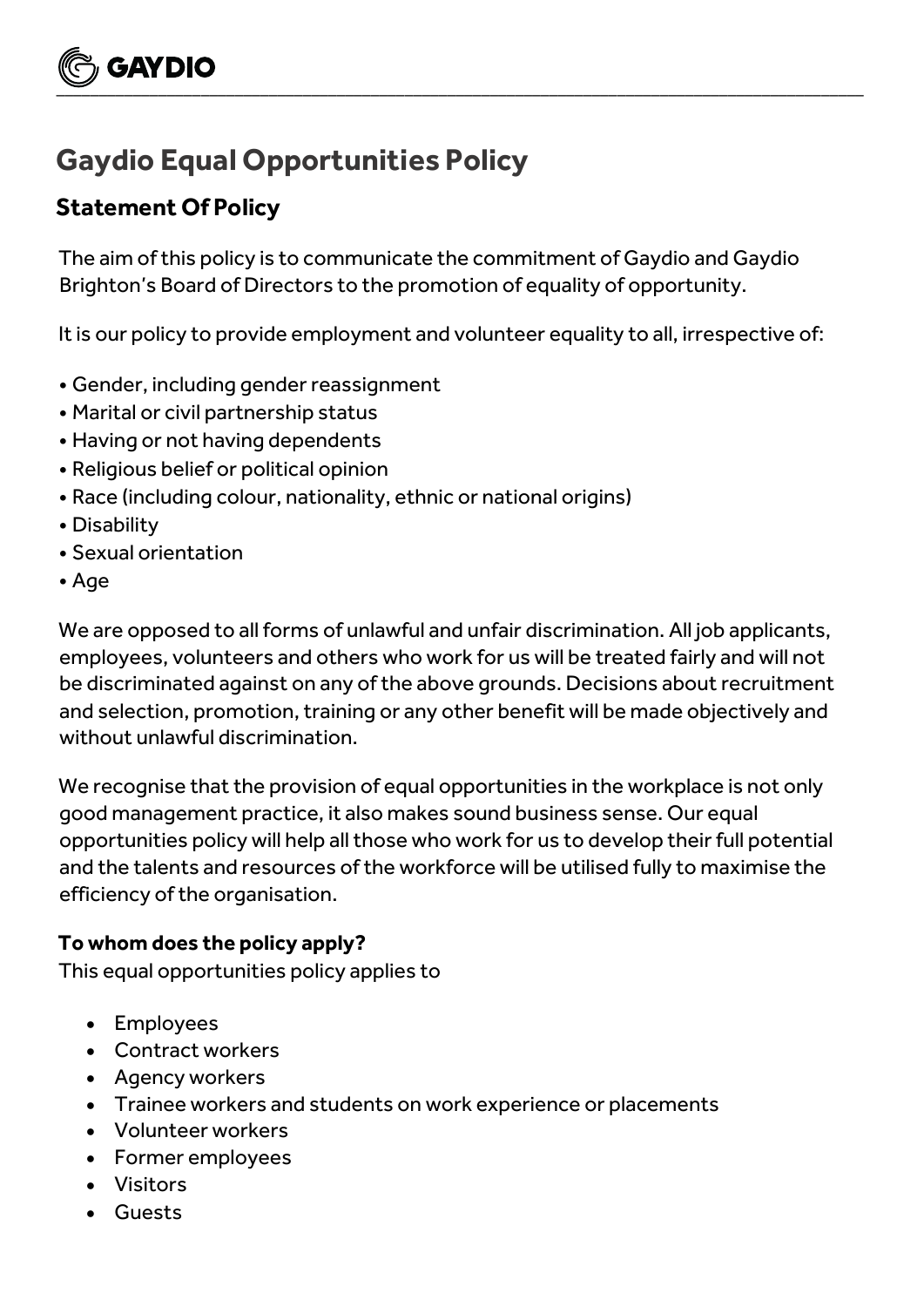

### **Equality commitments**

We are committed to:

- $\circ$  Promoting equality of opportunity for all persons
- o Promoting a good and harmonious working environment in which all persons are treated with respect
- o Preventing occurrences of unlawful direct discrimination, indirect discrimination, harassment and victimisation
- o Fulfilling all our legal obligations under the equality legislation and associated codes of practice
- o Complying with our own equal opportunities policy and associated policies
- $\circ$  Taking lawful affirmative or positive action, where appropriate
- o Regarding all breaches of equal opportunities policy as misconduct which could lead to disciplinary proceedings

### **Implementation**

The Managing Directors have specific responsibility for the effective implementation of this policy. We expect all our employees and volunteers to abide by the policy and help create the equality environment which is its objective.

In order to implement this policy we shall:

- o Communicate the policy to employees, job applicants, volunteers and relevant others (such as contract or agency workers)
- o Incorporate specific and appropriate duties in respect of implementing the equal opportunities policy into job descriptions and work objectives of all staff
- o Provide equality training and guidance as appropriate, including training on induction and management courses.
- o Ensure that those who are involved in assessing candidates for recruitment or promotion will be trained in non-discriminatory selection techniques
- o Incorporate equal opportunities notices into general communications practices
- o Obtain commitments from other persons or organisations such as subcontractors or agencies that they too will comply with the policy in their dealings with our organisation and our workforce
- o Ensure that adequate resources are made available to fulfil the objectives of the policy.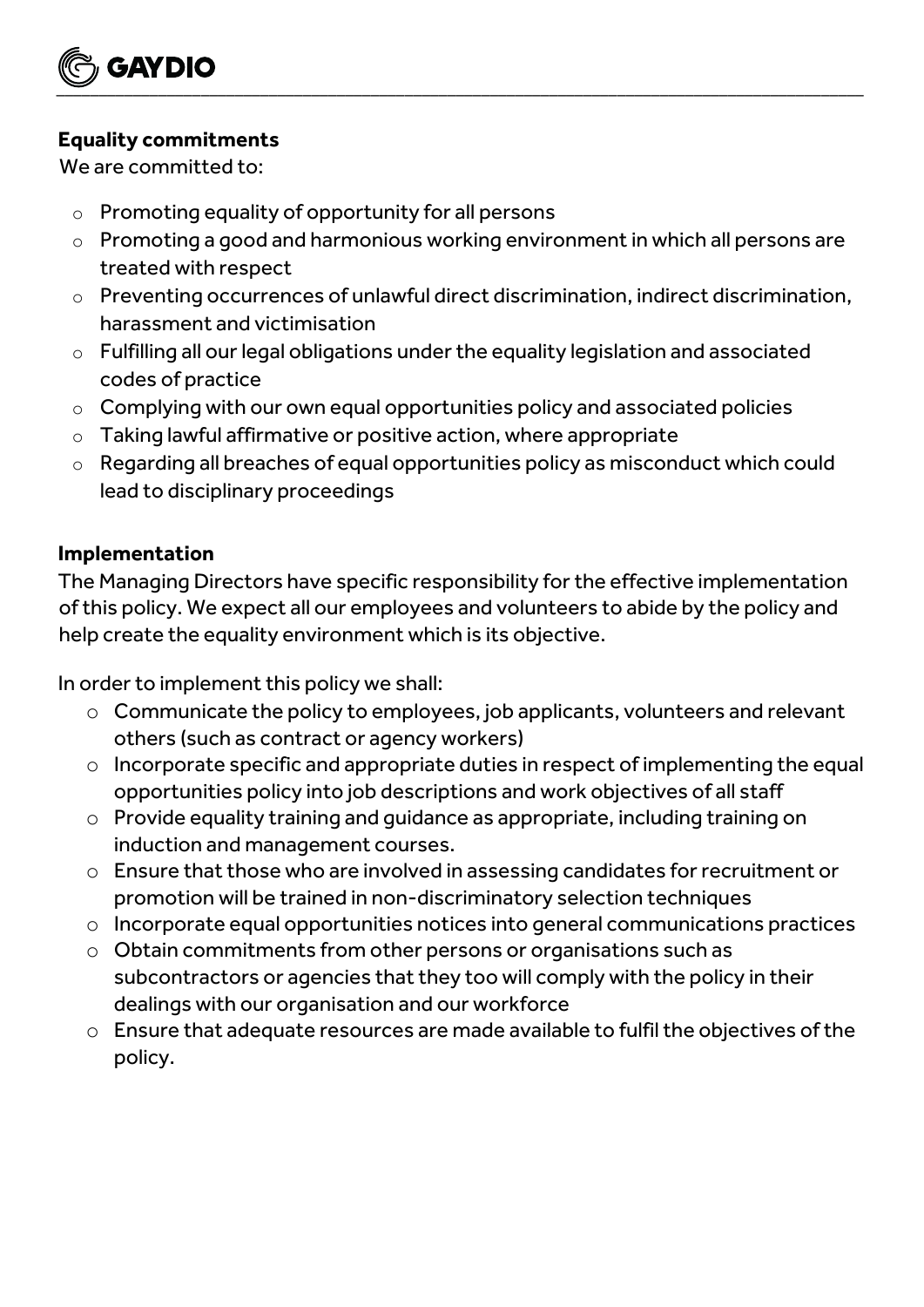

#### **Monitoring and review**

We will establish appropriate information and monitoring systems to assist the effective implementation of our equal opportunities policy.

The effectiveness of our equal opportunities policy will be reviewed annually in consultation with our employees and volunteers and action taken as necessary. For example, where monitoring identifies an under-representation of a particular group or groups, we shall develop an action plan to address the imbalance.

### **Complaints**

Employees or volunteers who believe that they have suffered any form of discrimination, harassment or victimisation are entitled to raise the matter through the agreed procedures. A copy of these procedures is available from the Managing Directors. All complaints of discrimination will be dealt with seriously, promptly and confidentially.

In addition to our internal procedures, employees have the right to pursue complaints of discrimination to an industrial tribunal or the Fair Employment Tribunal under the following anti-discrimination legislation:

- $^{\circ}$  Human Rights Act 1998
- <sup>o</sup> Disability Discrimination Act 1995 (as amended), Disability Discrimination Act 2005 and Equality (Disability, etc.) (Northern Ireland) Order 2000
- $\degree$  Sex Discrimination Act 1975 (as amended) and Sex Discrimination (Northern Ireland) Order 1976 (as amended)
- $\degree$  Equal Pay Act 1970 (as amended) and Equal Pay Act (Northern Ireland) 1970 (as amended)
- <sup>o</sup> Sex Discrimination (Gender Reassignment) Regulations 1999
- <sup>o</sup> Gender Recognition Act 2004
- $\degree$  Race Relations Act 1976 (as amended), Race Relations (Amendment) Act 2000 and Race Relations (Northern Ireland) Order 1997 (as amended)
- $\degree$  Employment Equality (Religion or Belief) Regulations 2003 and Fair Employment and Treatment (Northern Ireland) Order 1998 (as amended)
- $\degree$  Employment Equality (Sexual Orientation) Regulations 2003 and Employment Equality (Sexual Orientation) Regulations (Northern Ireland) 2003. (The Regulations vary slightly between England, Scotland, Wales and Northern Ireland.)
- <sup>o</sup> Welsh Language Act 1993 (where applicable)
- <sup>o</sup> Equality Act 2006
- $\degree$  Employment Equality (Age) Regulations 2006